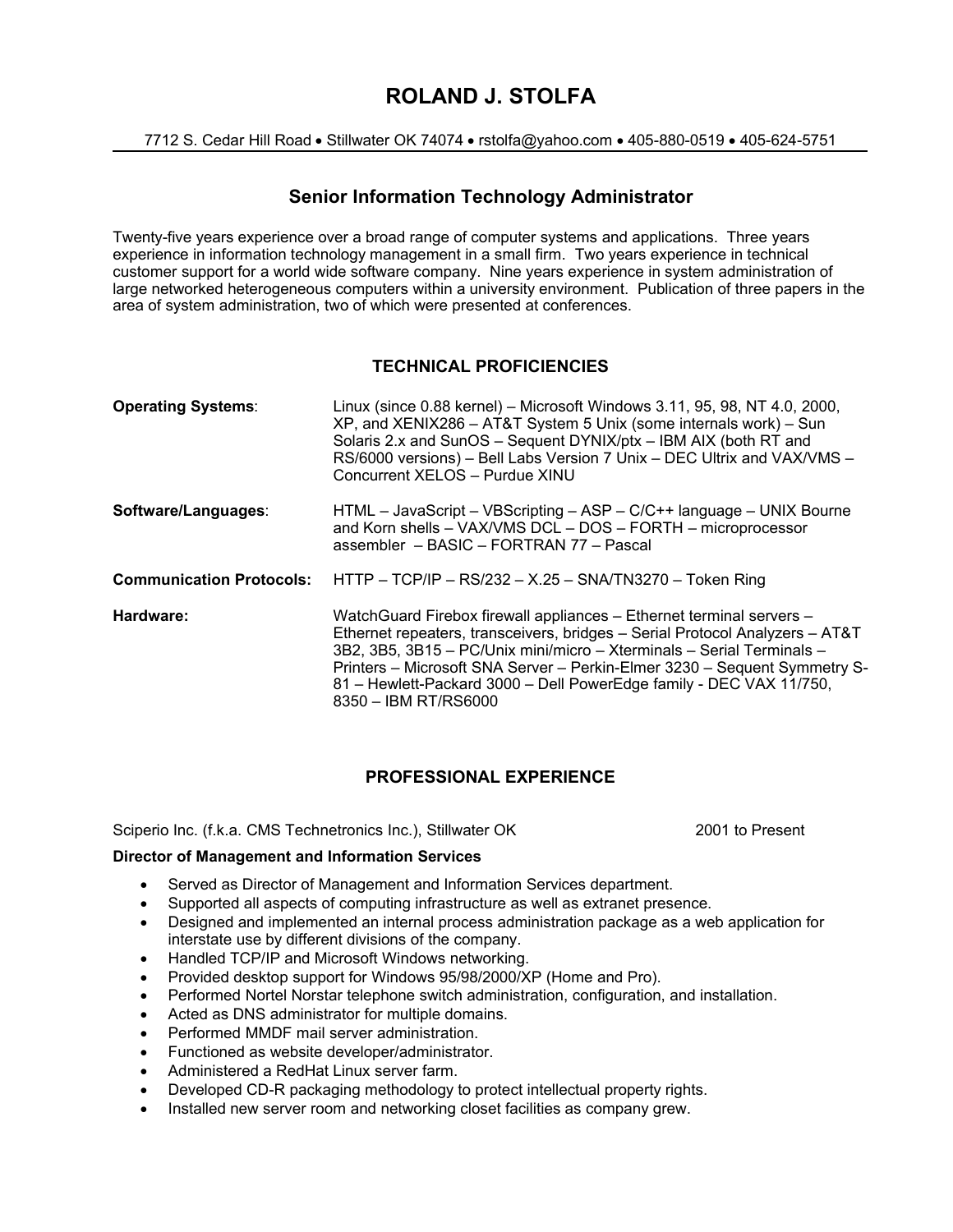# **ROLAND J. STOLFA**

Page Two

Esker Inc. (f.k.a. Teubner and Associates, Inc.), Stillwater OK 1997 to 2001

# **Technical Support**

- Provided international technical support for web-to-host software offering.
- Designed automated Q/A process and software to assist R&D as well as customer base.
- Acted as system administrator of Sun Solaris, IBM AIX, and Microsoft Windows NT platforms for internal use.
- Managed CheckPoint firewall system for company.
- Developed sales demo system for use by worldwide sales force.
- Proofread all product documentation, Frequently Asked Questions, etc.
- Developed customer training program, including materials and presentation.
- Performed professional services role (both pre- and post-sale) to assist customers in use of the product.
- Extended the product through personal initiative by writing C/C++ extensions that were later bundled with the product, as well as several custom-developed applications for customers.

Oklahoma State University, Computer Science Department, Stillwater OK 1988 to 1997

## **Support Specialist**

- Acted as system administrator of networked computers used for instructional and research purposes.
- Ported, tested, and validated security of many packages posted to USENIX to various flavors of UNIX for departmental use.
- Provided technical assistance to other system administrators outside of my department.
- Presented seminars to students, faculty, and other systems administrators in my fields of expertise.
- Implemented a disaster recovery procedure for all systems under my responsibility.
- Implemented and maintained a distributed user account management software package supporting over 15,000 users across campus.
- Installed the first network of 70+ NCD Xterminals on campus, including the physical cabling and network configuration for the department.
- Installed, upgraded, and maintained departmental PCs and super-mini computers.
- Reverse engineered a card key access system software to incorporate functionality into the user account management package.

St. Alphonsus Elementary School, New Orleans, LA November 1995 to May 1996

### **Consultant**

 Specified, purchased, assembled, configured and implemented a classroom of 20 networked PCs and redundant file servers for an elementary school using an 802.3 TCP/IP based local area network.

Oklahoma State University Computer Center, Stillwater, OK January 1988 to July 1988

## **Technician**

- Replaced and configured various routers, Bridge CS/1 terminal servers, and CASE DCX time division statistical multiplexer terminal switches across campus.
- Implemented cable management system for public access terminal clusters across campus.
- Maintained, diagnosed, and tuned a campus wide X.25 network, including terminal clusters, printers, modems, and support hardware.